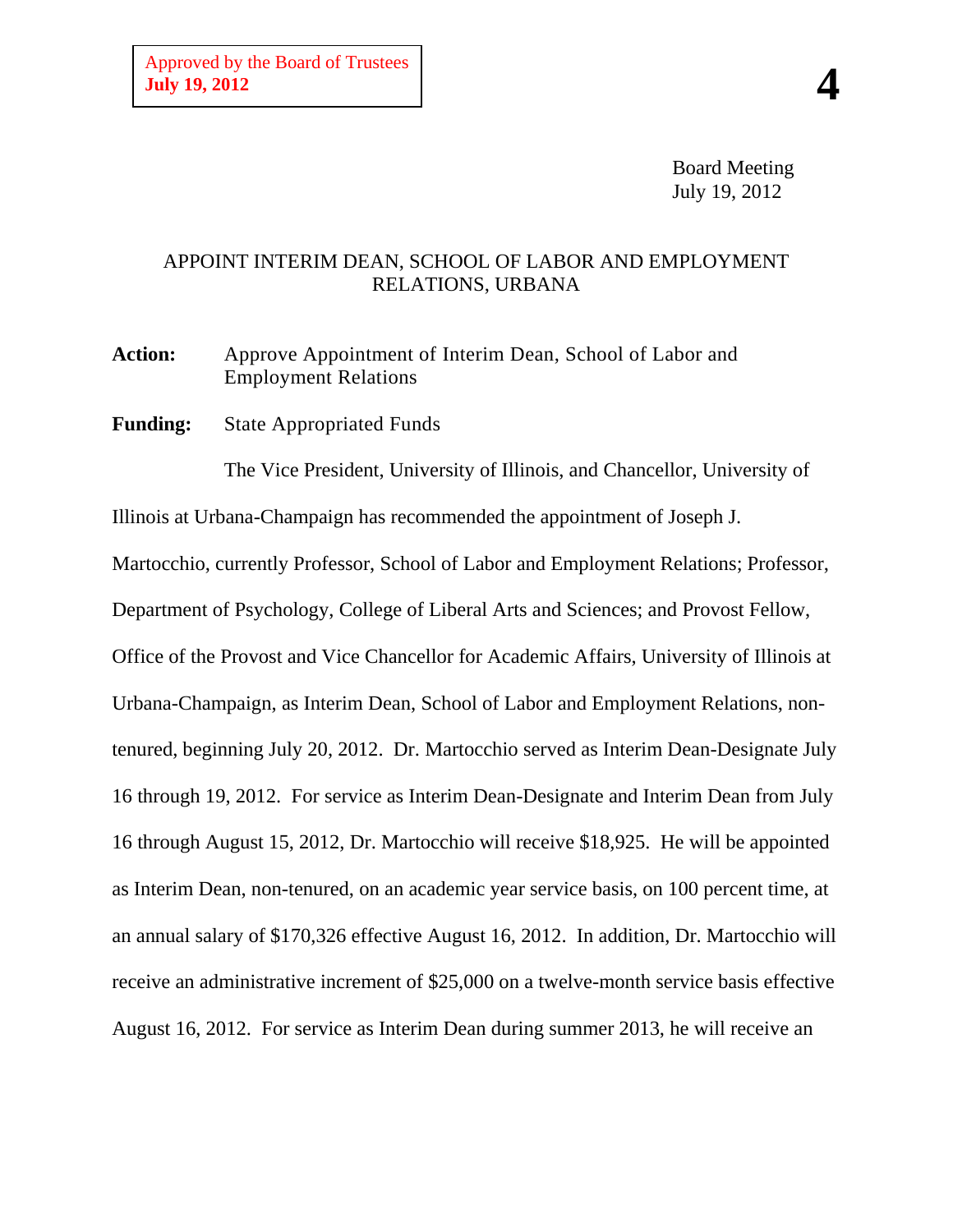amount equal to two-ninths of his academic year base salary (\$37,850), for a total academic year 2012-13 salary of \$233,176.

Dr. Martocchio will continue to hold the rank of Professor, School of Labor and Employment Relations, on indefinite tenure, on an academic year service basis, on zero percent time, non-salaried; and Professor, Department of Psychology, College of Liberal Arts and Sciences, non-tenured, on an academic year service basis, on zero percent time, non-salaried.

He succeeds Joel Ethan Cutcher-Gershenfeld, who has served as Dean since August 2006 and who will serve the University as a full-time faculty member.

The Board action recommended in this item complies in all material respects with applicable State and federal laws, University of Illinois *Statutes*, *The General Rules Concerning University Organization and Procedure* and Board of Trustees policies and directives.

This nomination is made in consultation with the Executive Committee, faculty, and staff in the School.

The Vice President for Academic Affairs concurs.

The President of the University recommends approval.